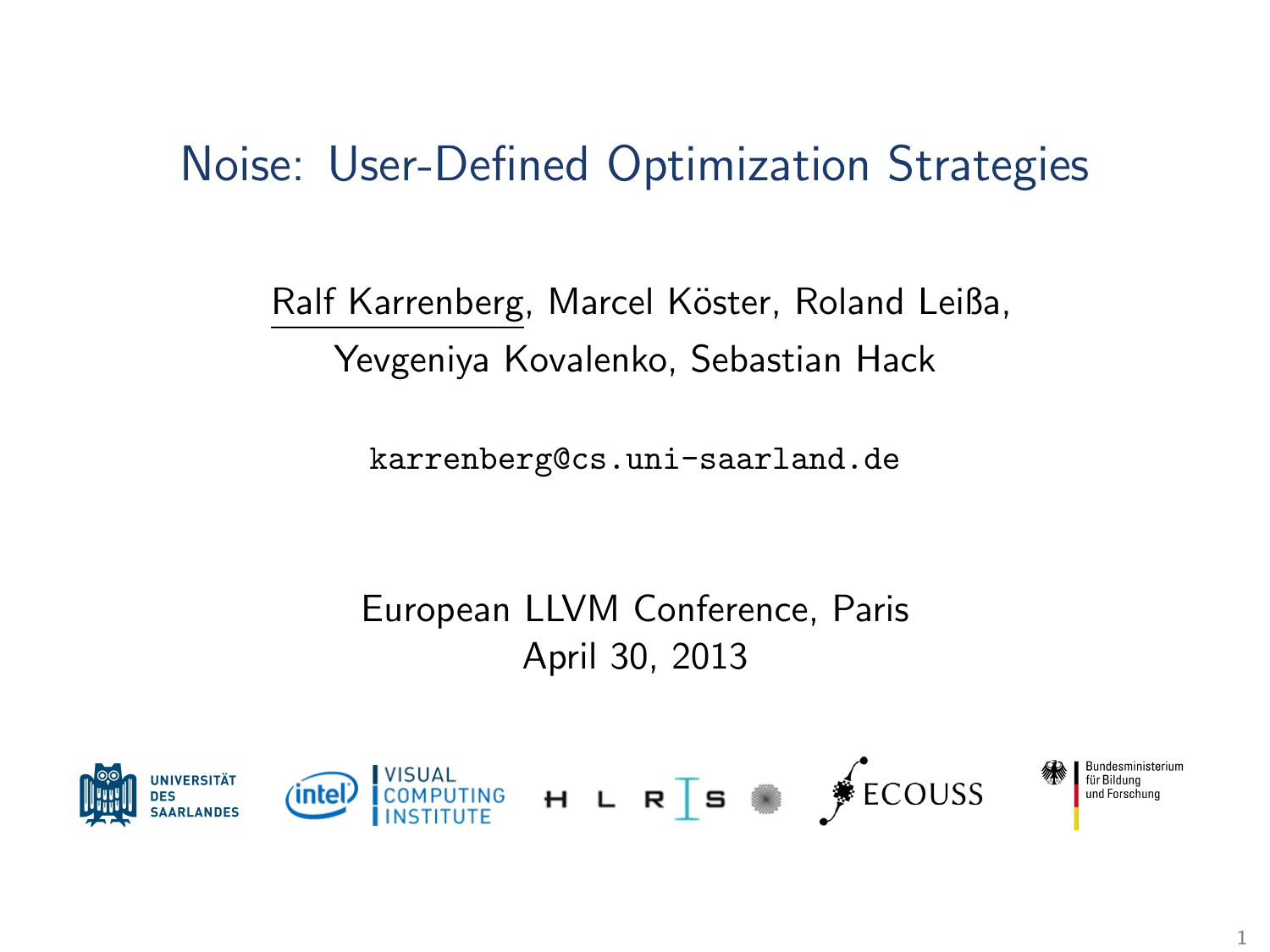```
float bar (float x) { return x + 42.f; }
void foo (float x, float* in, float* out, int N) {
```

```
for (int i=0; i < N; ++i) {
 float lic = x * bar(x):
  out[i] = in[i] + lic;}
for (int i=0; i < N; ++i) {
  out[i] * = x:
}
```
}

■ "-O3" often yields undesired code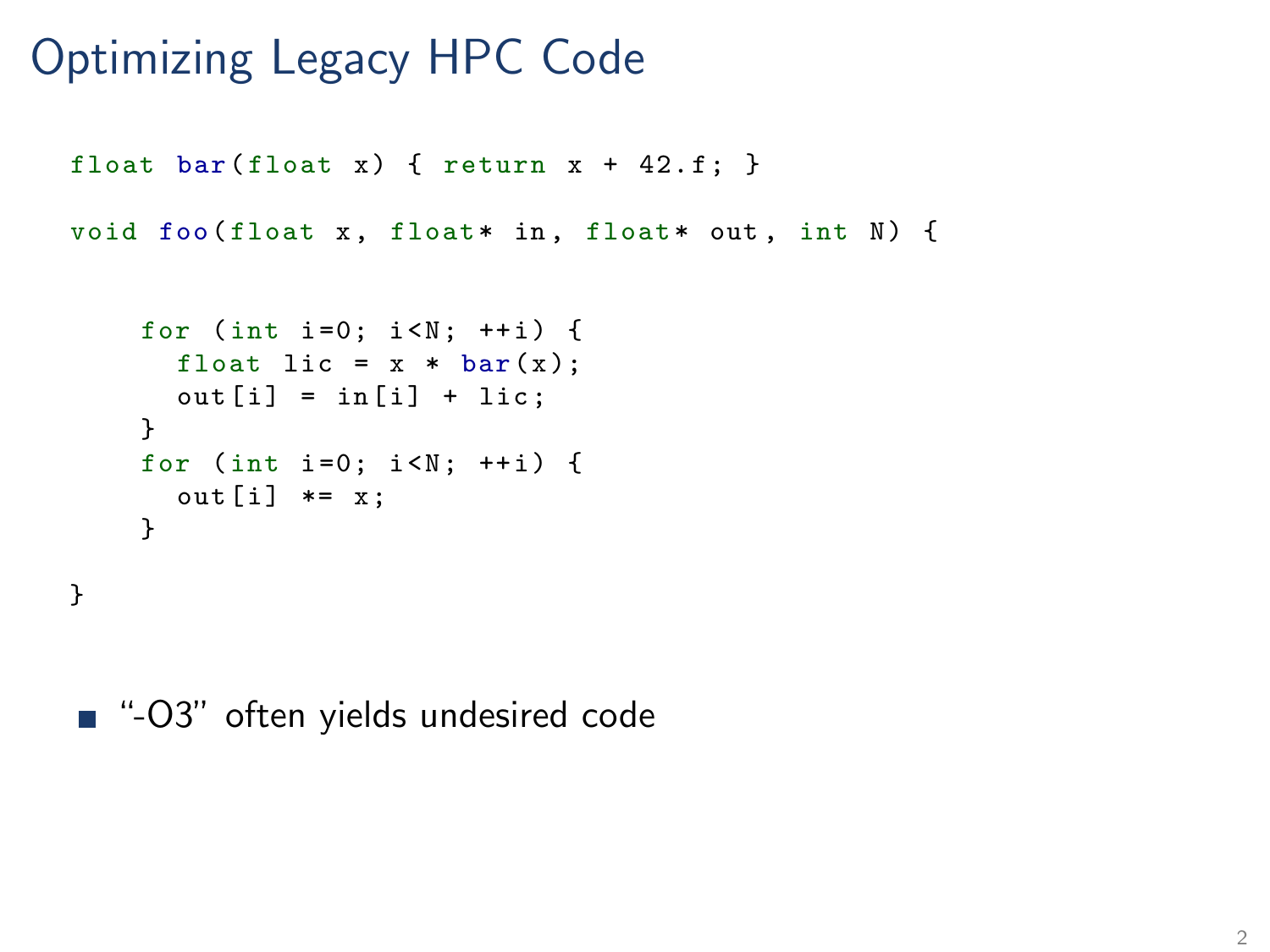```
float bar (float x) { return x + 42.f; }
void foo (float x, float* in, float* out, int N) {
```

```
for (int i=0; i < N; ++i) {
 float lic = x * bar(x):
  out[i] = in[i] + lic;}
for (int i=0; i < N; ++i) {
  out[i] * = x:
}
```
}

■ "-O3" often yields undesired code

Option 1: Rewrite code manually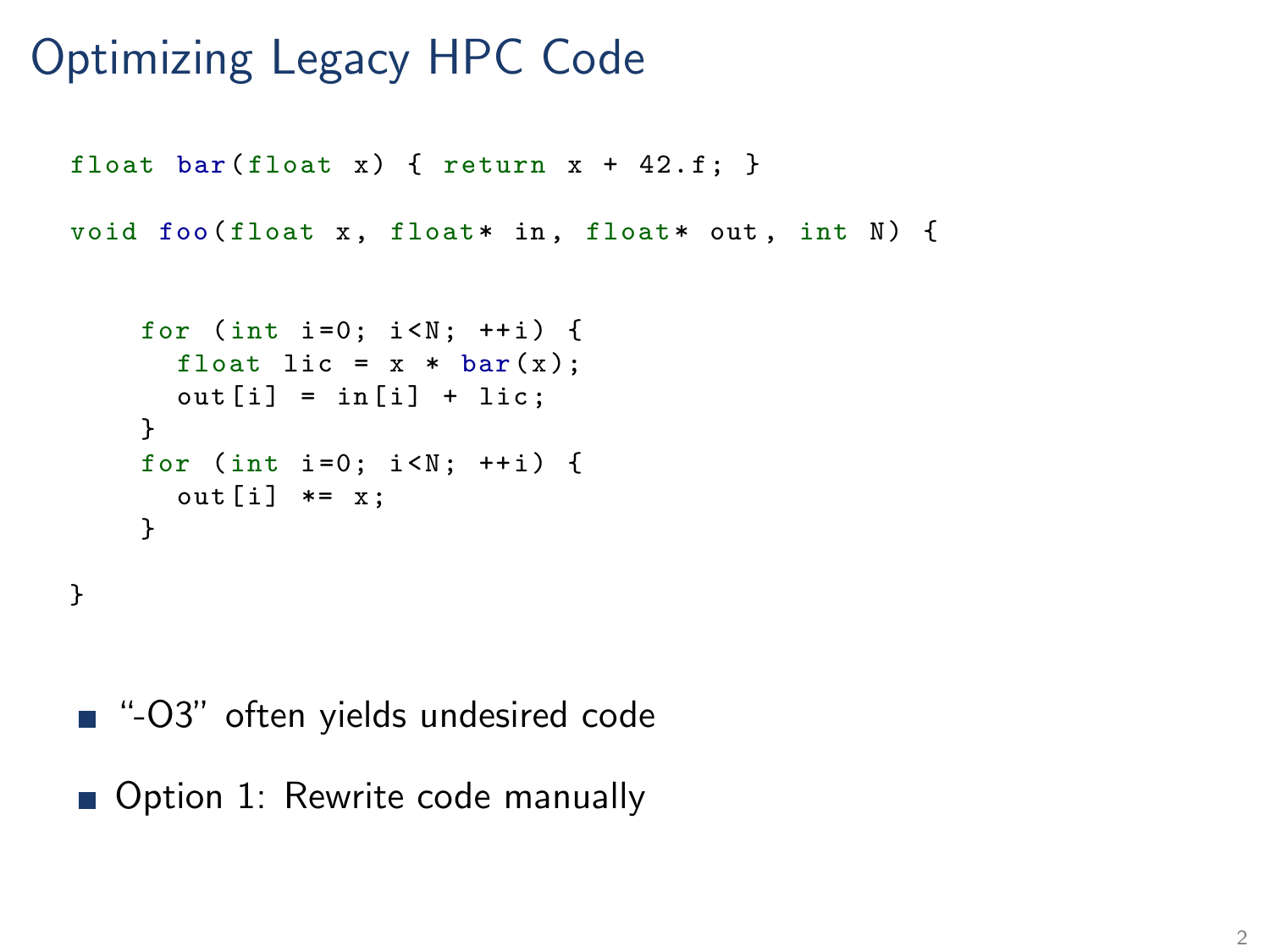#### Optimizing Legacy HPC Code: Manual Rewriting

```
void foo (float x, float* in, float* out. int N) {
  float lic = x * (x + 42.f);_{-}m256 licV = _{mm256\_set1\_ps} (lic);
  _{-}m256 xV = _{mm256\_set1} ps (x):
  int i = 0;
  if (N \ge 32){
  for (; i < N; i +=32) {
    _{-}m256 in0 = _{mm256 \text{ -} \log (in[i]);
    _{2}_{m}256 in1 = _{mm}256_{1}load_{ps} (in [i+8]);
    _{2} m256 in2 = _{2} mm256 load ps (in [i+16]);
    _{2} m256 in3 = _{2} mm256 load ps (in [i+32]);
    mm256 store ps ( out [i], mm256 mul ps ( mm256 add ps ( in0 , licV ), xV ));
    mm256 store ps ( out [i + 8] , mm256 mul ps (mm256 add ps ( in1 , licV ), xV ));
    \texttt{mm256\_store}\text{-ps} ( out [i+16] , \texttt{mm256\_mul}\text{-ps} (\texttt{mm256\_add}\text{-ps} ( \texttt{in2} , licV ), \texttt{xV} ));
     mm256 store ps ( out [i + 32] , mm256 mul ps ( mm256 add ps ( in3 , licV ), xV ));
  }
  }
  for ( ; i < N; ++i) {
    out[i] = (in[i] + lic) * x;}
}
```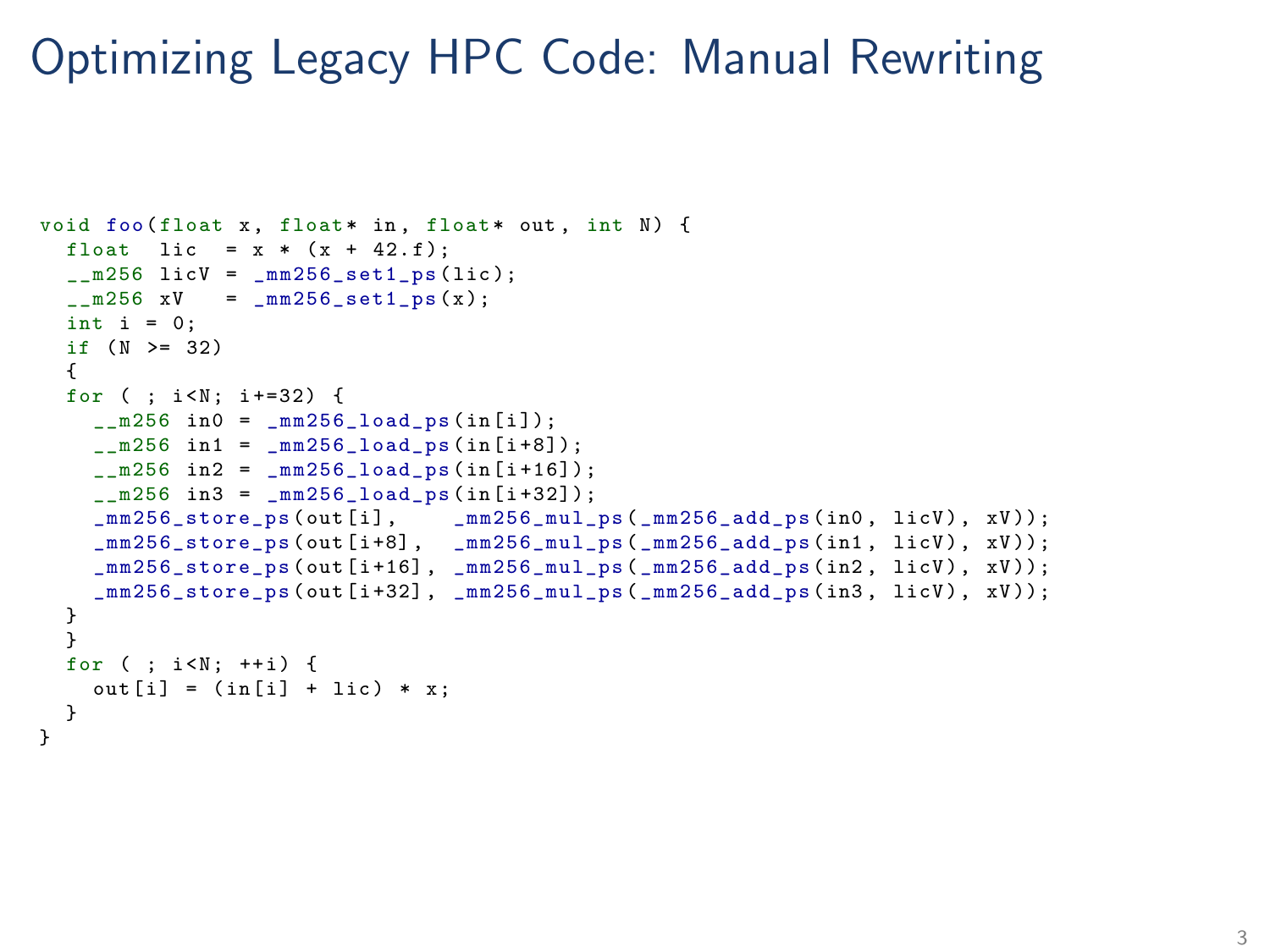```
float bar (float x) { return x + 42.f; }
void foo (float x, float* in, float* out, int N) {
```

```
for (int i=0; i < N; ++i) {
 float lic = x * bar(x):
  out[i] = in[i] + lic;}
for (int i=0; i < N; ++i) {
  out[i] * = x:
}
```
}

■ "-O3" often yields undesired code

Option 1: Rewrite code manually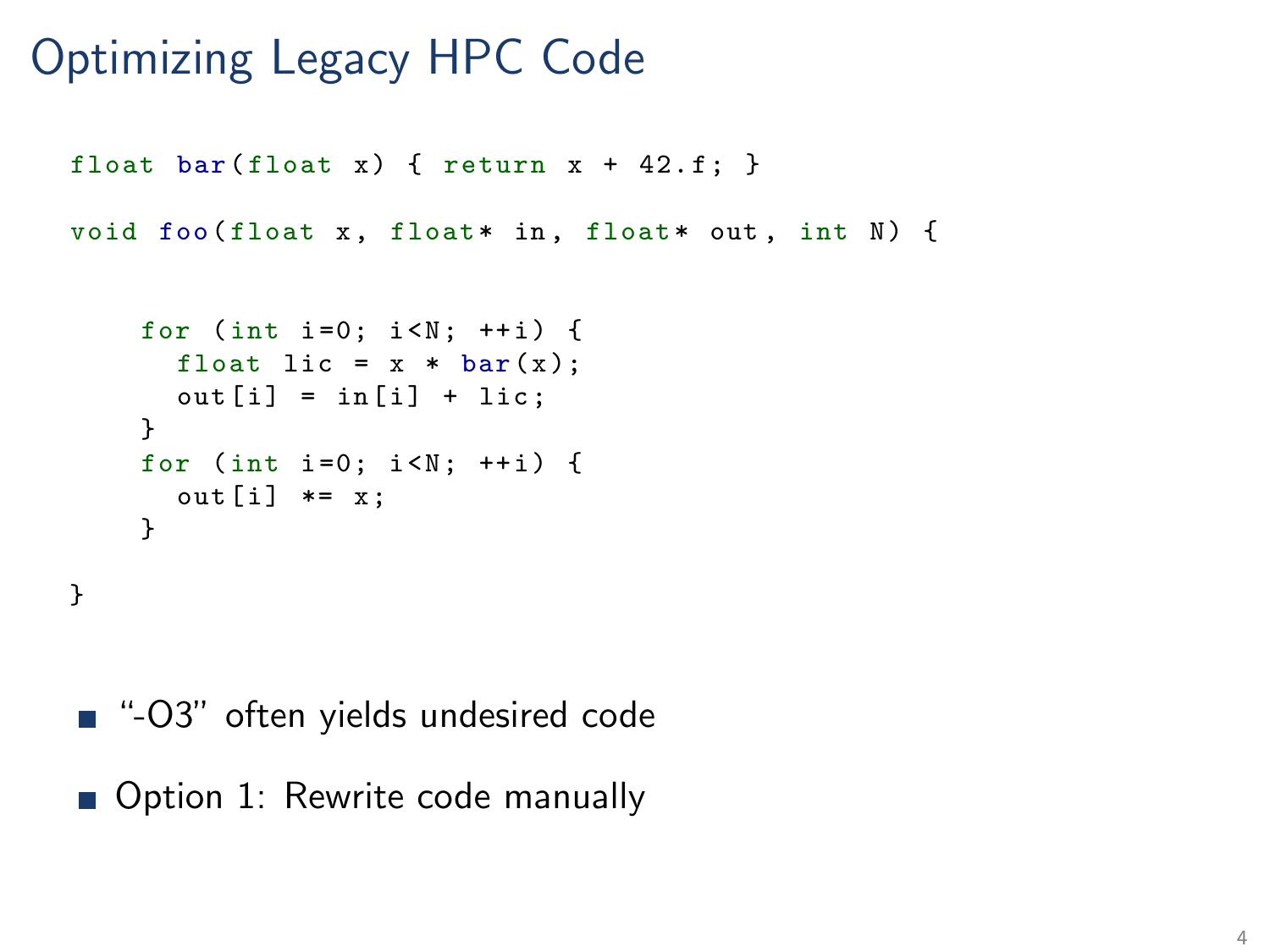```
float bar (float x) { return x + 42.f; }
void foo (float x, float* in, float* out, int N) {
  NOISE ("loop-fusion inline (bar) licm vectorize (8) unroll (4)")
  {
    for (int i=0; i < N; ++i) {
      float lic = x * bar(x);
      out[i] = in[i] + lic;}
    for (int i=0; i < N; ++i) {
      out[i] * = x;
   }
  }
}
```
- "-O3" often yields undesired code
- Option 1: Rewrite code manually

Option 2: Noise: Define what phases to run on a code segment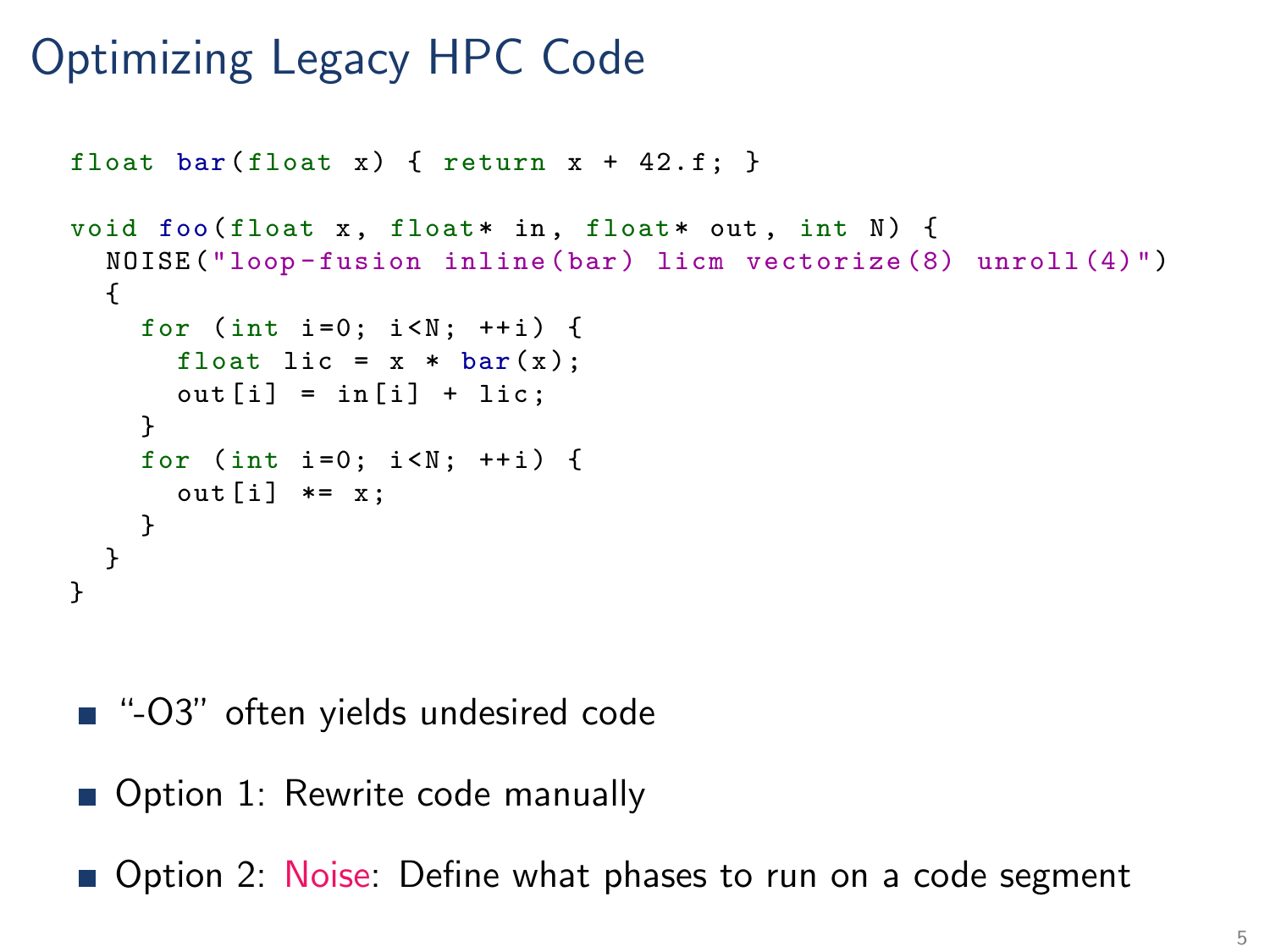# Specialized Loop Dispatching

```
// Before :
NOISE (" specialize (a=1 ,2 ,3)")
{
   for (int i = 0; i < a; ++i) { ... }
}
// After :
switch (a)
{
case 1:
   for (int i = 0; i \le 1; ++i) { ... }
   break ;
case 2:
   for (int i = 0; i \le 2; ++i) { ... }
   break ;
case 3:
   for (int i = 0; i < 3; ++i) { ... }
   break ;
default:
   for (int i = 0; i < a; ++i) { ... }
   break ;
}
```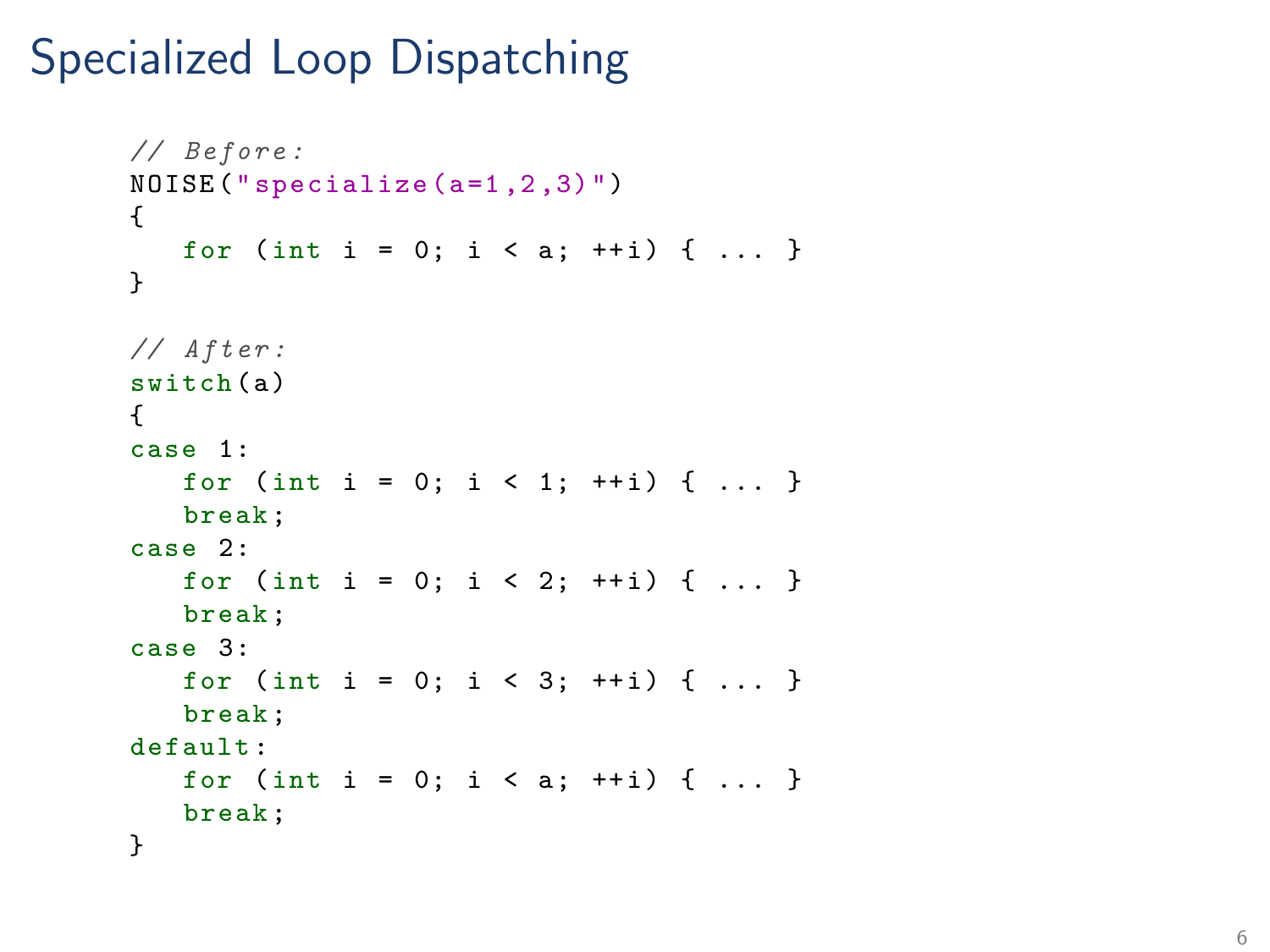# Conclusion

- **Noise: Create user-defined optimization strategies**
- Tune code without rewriting it
- Special-purpose transformations: loop dispatching, vectorization, ...
- **Minimally invasive extension to Clang**
- Reintegration into Clang trunk?
- **Prototype is being evaluated at HLRS Stuttgart**
- Open source soon: <www.cdl.uni-saarland.de/projects/noise>